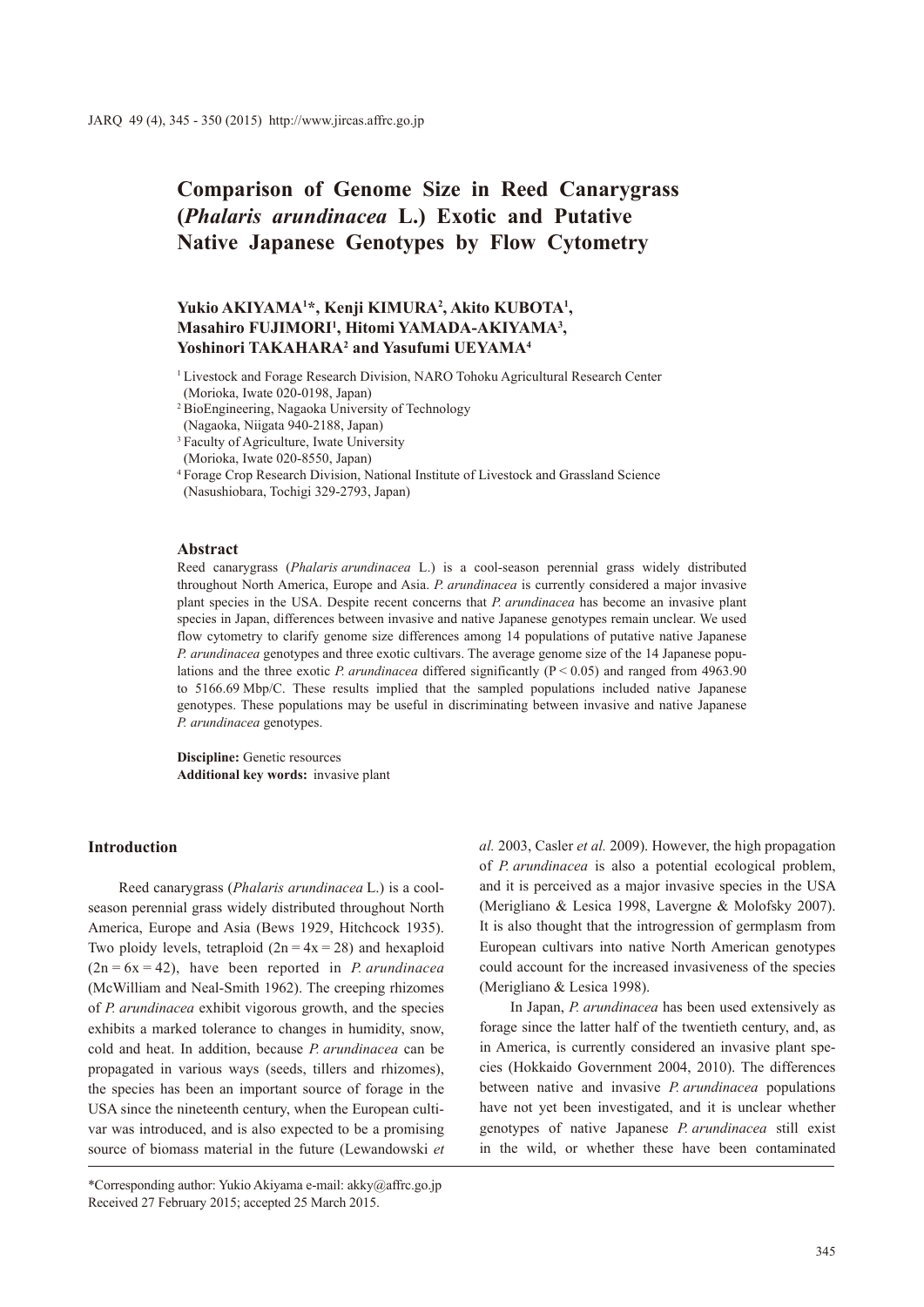by invasive genotypes. To locate genotypes of putative native Japanese *P. arundinacea*, we previously collected *P. arundinacea* specimens from areas in the Tohoku region that were far away from locations with well-established forage crop fields (Ueyama & Kubota 2009, Ueyama & Akiyama 2010).

Information about the genome size of a species is important for biodiversity and evolutionary studies because it is thought to play an important role in evolution (Gregory & Hebert 1999). Such information is also essential for genetic research, i.e. constructing DNA libraries and genetic maps, and also designing molecular markers, which explains the numerous studies conducted to date to determine the genome size of many plant species (Bennett & Leitch 1995, Bennett *et al.* 2000). While the size of tetraploid *P. arundinacea* was reported as 4009.8 Mbp/C (4.1 pg in 978 Mbp/pg equivalent (Doležel *et al.* 2003)), and that of hexaploid *P. arundinacea* was reported as 5574.6 Mbp/C (5.7 pg) and 5868 Mbp/C (6.0 pg) (Bennett & Smith 1976), the genome size of Japanese *P. arundinacea* remains indeterminate and the prevalence of tetraploidy or hexaploidy is unclear. Flow cytometry is a powerful tool for the efficient, rapid and convenient estimation of genome size in plants (Doležel & Bartos 2005).

The objectives of the current study were, therefore, to estimate and index the genome size and ploidy level

of putative native Japanese *P. arundinacea* genotypes by flow cytometry, and compare the derived index with exotic *P. arundinacea* cultivars.

# **Materials and methods**

#### **1. Plant materials**

Five individuals of each of the three most widely introduced exotic tetraploid *P. arundinacea* variety/cultivars  $(2n = 4x = 28)$ , i.e. 'Canada common', 'Palaton' and 'Vantage', and five individuals of each of the 14 putative native Japanese population (Ueyama & Akiyama 2010, Ueyama & Kubota 2009) were analyzed in 2012  $(n = 85)$ (Fig. 1, Table 1). In addition to the five individuals of the K8-12 population and 'Palaton' that were analyzed in 2012 and again in 2013, a further 14 individuals of the K8-12 and 12 individuals of 'Palaton' were analyzed in 2013, and 8 individuals of another exotic tetraploid *P. arundinacea* cultivar 'Venture' were also analyzed in 2013. All the plants, except for 'Venture' cultivated in pots, were cultivated in a field in Morioka city, Iwate prefecture, Japan in 2011-2013. *Pisum sativum* L. 'Ctirad' (4.545 pg/C, 4445.01 Mbp/C), one of the species in Doležel's set of standard plants (Doležel *et al.* 2007) was utilized as the primary standard. *Solanum lycopersicum* L. 'Stupické palní rané' (0.98 pg/C, 958.44 Mbp/C), which was also one of Doležel's set of



**Fig. 1. Locations of putative native Japanese** *P. arundinacea* **genotypes collected in the Tohoku region of Japan. Circled numbers after the population indicate the rank of the genome size in Table 1.**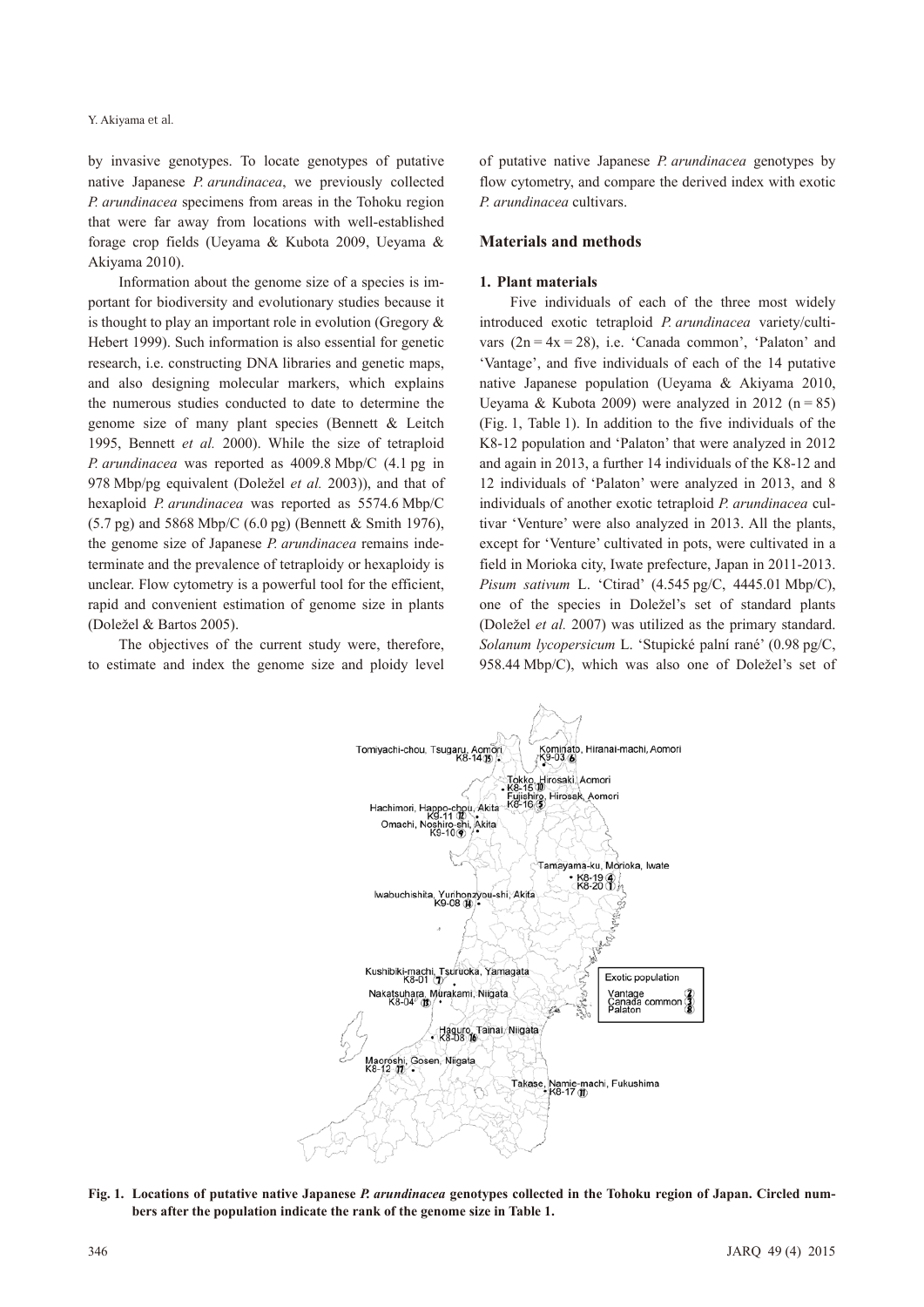standard plants, was used to confirm the consistency and reliability of the obtained results. The seeds of *P. sativum* and *S. lycopersicum* were imported into Japan with permission from the Minister of Agriculture, Forestry and Fisheries under the plant protection act. A Morioka Fescue Standard (MFS) clone of diploid *Festuca pratensis* Huds. 'First'  $(2n = 2x = 14)$  was used as an internal standard to estimate the genome size of *P. arundinacea*.

#### **2. Isolation of nuclei and flow cytometry**

Approximately  $1.5 \text{ cm}^2$  of young leaf tissue from a target sample and one of the standards were placed together in a plastic Petri dish and soaked in  $1.0$  ml of Tris-MgCl<sub>2</sub> buffer (Pfosser *et al.* 1995). Nuclei were isolated by chopping leaf tissue with a razor blade and then filtering the resulting nucleus suspension through a 30 μm nylon mesh to remove debris. Subsequently,  $1.0$  ml of a Tris-MgCl<sub>2</sub> buffer containing 50 μg/mL RNase and 100 μg/mL propidium iodide (PI) was added to the nucleus suspension and the fluorescence intensities of each nucleus suspension were measured using an acoustic focusing cytometer (Attune<sup>TM</sup>; Applied Biosystems LLC, Foster City CA, USA). Due to a malfunction with the cytometer used in 2012, different cytometers were used in 2012 and 2013. For each sample, an average of 2000 nuclei in the G1-phase was analyzed in triplicate and the nuclear region was gated using forward and side scatter parameters to minimize noise associated with fluorescent debris. Following Doležel and Bartos (2005), PI data with a coefficient of variation (CV) of 5% or less for the DNA peaks of the standard and sample was used to calculate genome sizes using the formula: genome size of sample = sample peak mean / standard peak mean  $\times$ genome size of standard.

# **Results and discussion**

#### **1. Genome size of the** *F. pratensis* **'First' MFS clone**

Many standard materials have been proposed for use in the estimation of plant genome size (Johnston *et al.* 1999, Suda & Leitch 2010). Dolezel *et al.* (2007) established a DNA reference standard set including eight plant species, *Allium cepa* L., *Glycine max*., *P. sativum*, *Raphanus sativus* L., *Secale cereale* L., *S. lycopersicum*, *Vicia faba* L. and *Zea mays* L. However, Praça-Fontes *et al.* (2011) proposed *S. lycopersicum* and *P. sativum* from Dolezel's set and *Arabidopsis thaliana* (L.) Heyhn as the most adequate primary standards and *R. sativus* as the least adequate primary standard. *A. thaliana* and *P. sativum* are annual plants, while *S. lycopersicum* is a perennial plant, although in Japan, *S. lycopersicum* is a nearly annual plant due to the low temperatures experienced in winter. *F. pratensis*, meanwhile, is a perennial grass species with a high tolerance to environmental stress, implying that it is well suited for use as a standard as it can be maintained easily and utilized year-round. Therefore, we selected the MFS clone *F. pratensis* 'First' for use as an internal standard

|    | Rank Population | Average genome size of<br>population (Mbp/C) | S.D.  |                |   |               | Tukey's test JP number Location |                                        |
|----|-----------------|----------------------------------------------|-------|----------------|---|---------------|---------------------------------|----------------------------------------|
|    | $K8-20$         | 4963.90                                      | 8.05  |                |   | $\mathcal{C}$ | 236461                          | Tamayamaku, Morioka, Iwate             |
| 2  | Vantage         | 4966.79                                      | 6.76  |                |   | $\mathcal{C}$ |                                 | Exotic                                 |
| 3  | Canada common   | 4984.85                                      | 7.37  |                | B | $\mathcal{C}$ |                                 | Exotic                                 |
| 4  | $K8-19$         | 5013.31                                      | 6.26  |                | B | $\mathcal{C}$ | 236460                          | Tamayamaku, Morioka, Iwate             |
| 5  | $K8-16$         | 5018.92                                      | 4.51  |                | B | $\mathcal{C}$ | 236459                          | Fujishiro, Hirosaki, Aomori            |
| 6  | $K9-3$          | 5026.13                                      | 6.33  |                | B | $\mathcal{C}$ | 247085                          | Kominato, Hiranaimachi, Aomori         |
|    | $K8-1$          | 5042.59                                      | 21.93 | A              | B | $\mathcal{C}$ | 236449                          | Katsuraaramata, Tsuruoka, Yamagata     |
| 8  | Palaton         | 5044.85                                      | 7.47  | A              | B | C             |                                 | Exotic                                 |
| 9  | $K9-10$         | 5068.46                                      | 2.95  | $\mathsf{A}$   | B | $\mathcal{C}$ | 247088                          | Omachi, Noshiro, Akita                 |
| 10 | $K8-15$         | 5069.39                                      | 10.30 | $\mathsf{A}$   | B | $\mathcal{C}$ | 236458                          | Tokko, Hirosaki, Aomori                |
| 11 | $K8-17$         | 5084.91                                      | 5.57  | $\overline{A}$ | B | $\mathcal{C}$ | 236462                          | Takase, Namie, Fukushima               |
| 12 | $K9-11$         | 5090.73                                      | 4.62  | $\overline{A}$ | B | $\mathcal{C}$ |                                 | Hachimori, Yamamotogun-Happocho, Akita |
| 13 | $K8-4$          | 5091.46                                      | 4.30  | $\overline{A}$ | B | $\mathcal{C}$ | 236452                          | Nakatsuhara, Murakami, Niigata         |
| 14 | $K9-8$          | 5113.44                                      | 11.69 | $\mathbf{A}$   | B |               | 247086                          | Iwabuchishita, Yurihonjou, Akita       |
| 15 | $K8-14$         | 5118.29                                      | 2.76  | $\mathsf{A}$   | B |               | 236457                          | Tomiyachicho, Tsugaru, Aomori          |
| 16 | $K8-8$          | 5135.60                                      | 6.60  | $\mathbf{A}$   | B |               | 236454                          | Haguro, Tainai, Niigata                |
| 17 | K8-12           | 5166.69                                      | 8.01  | A              |   |               | 236455                          | Maoroshi, Gosen, Niigata               |

**Table 1. Genome sizes of** *P. arundinacea*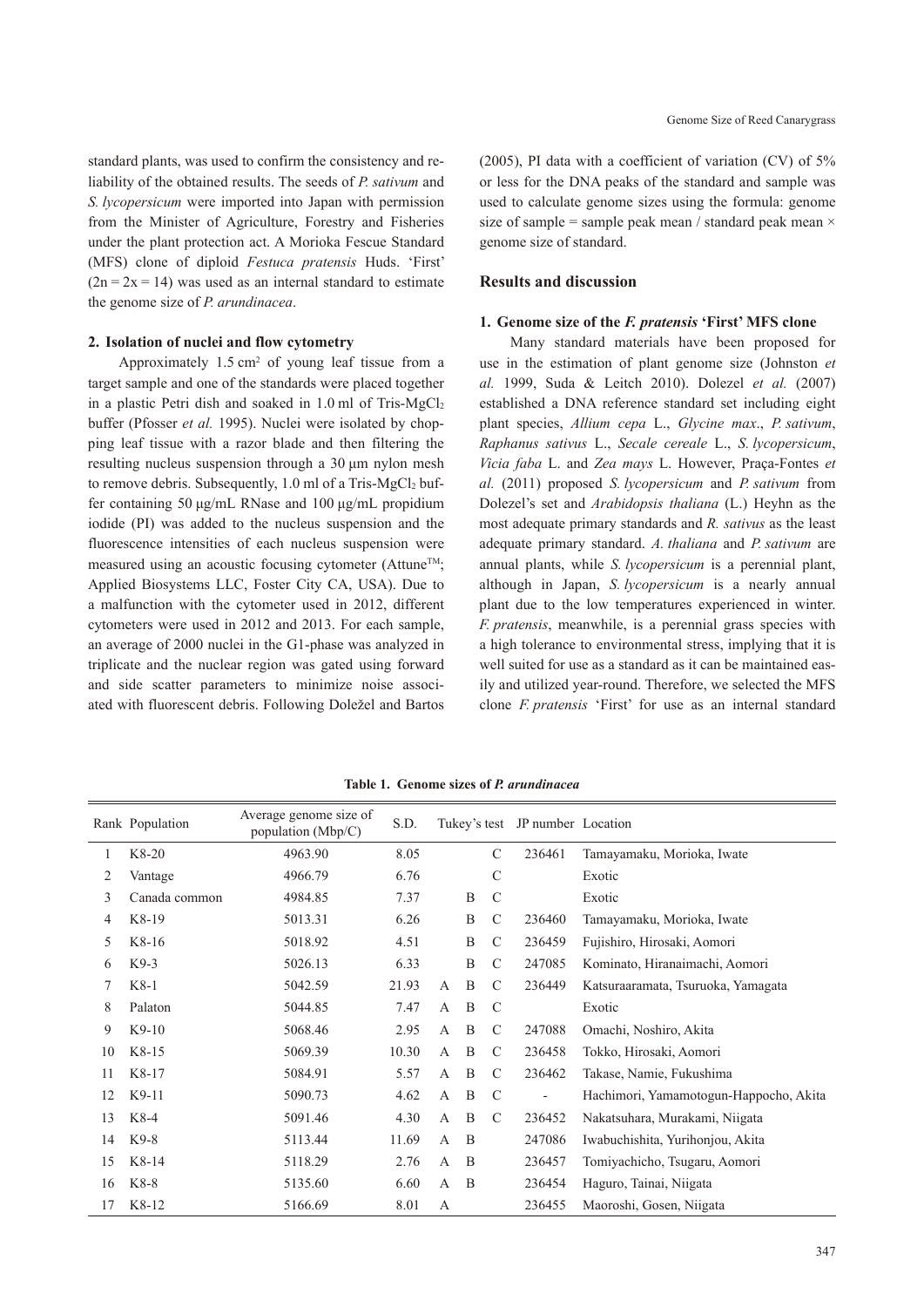to estimate the genome size of *P. arundinacea*. A total of 10 replicates of *P. sativum* 'Ctirad' and MFS clone nuclei were prepared and analyzed. Results revealed that the size of the MFS clone genome was  $3196.69 \pm 22.28$  Mbp/C. To confirm this result, the genome size of the MFS clone was estimated eight times with *S. lycopersicum* 'Stupické palní rané' as an internal standard. Results showed the genome size of the MFS clone to be  $3259.11 \pm 43.89$  Mbp/C and showed significant difference between the results obtained using *P. sativum* (t-test,  $P < 0.01$ ); however, the difference was quite small. *P. sativum* genome size is closer to *F. pratensis* than *S. lycopersicum*, indicating that *P. sativum* is a better internal standard. Šmarda *et al.* (2008) previously reported the genome size of *F. pratensis* as 3164.81 Mbp/C (3.236 pg/C). Based on these data, we believe that the value we obtained for the genome size of *F. pratensis* (3196.69 Mbp/C) is reliable.

# **2. Genome size of** *P. arundinacea*

The nuclei of the MFS clone and *P. arundinacea* were analyzed in triplicate in 2012 (Table 1). The standard deviations of the measurements obtained for each individual were extremely small, ranging from a minimum of  $\pm 1.55$ to a maximum of  $\pm$  55.60, with an average range of  $\pm$  12.42 for all 85 individuals, indicating the high precision of our flow cytometry system. Moreover, when 1000 and 5000 nuclei from five individuals were analyzed in triplicate, t-test analysis showed no significant difference in the obtained results. Consequently, 1000 nuclei were considered sufficient for analysis using this system.

ANOVA analyses were then performed to compare the genome sizes of the five individuals within each population. The results showed that, except for 'Vantage', the differences in genome sizes among the five individuals in each population were significant (P < 0.01). Since *P. arundinacea* is primarily allotetraploid (Lavergne & Molofsky 2004), the obtained results may reflect the genomic complexities associated with being allotetraploid. The reason 'Vantage' showed no significant differences among individuals may be due to uniformity in the genome of the cultivar. ANOVA analysis showed that the genome sizes of the 17 analyzed populations differed significantly  $(P < 0.01)$ . Tukey's test was used to compare genome sizes; however, it remained difficult to distinguish between populations based on genome size (Table 1).

The genome sizes of the three exotic *P. arundinacea* and the 14 Japanese populations ranged from 4963.90 to 5166.69 Mbp/C (Table 1), indicating that all the plants had the same ploidy level; namely, that all Japanese populations are tetraploid. T-tests showed significant difference  $(P < 0.05)$  in the average genome size between the three exotic *P. arundinacea* (4998.83 Mbp/C) and the 14 Japanese populations (5071.70 Mbp/C). Lavergne *et al.* (2010) compared the genome size of native European and North American *P. arundinacea* genotypes collected in an area where they were exotic in the USA, and found that the North American genotypes were significantly smaller than the European genotypes. Of the exotic *P. arundinacea* analyzed in this study, 'Palaton' and 'Vantage' are bred in North America, and 'Canada common' is the most widely used cultivar in Canada. These populations and 'Venture' are mainly utilized in forage of reed canarygrass in Japan. Although 'Venture' was not analyzed in 2012, the observation of large genome size in our populations implies that our samples include native Japanese *P. arundinacea* genotypes.

Inconsistencies were observed between the results of our study and those of previous reports. Specifically, genome size in our populations ranged from 4963.90 to 5166.69 Mbp/C, but were reported elsewhere as 4009.8 Mbp/C (Bennett & Smith 1976) and 4469.46 to 4567.26 Mbp/C (Lavergne *et al.* 2010). One of the reasons for this inconsistency may be the differing genome size among cultivars, even within the same species (Akiyama *et al.* 2008), and among allogamous individuals of the same cultivar. However, the observed differences may have been too great to attribute to this reason alone. Bennett & Smith (1976) estimated genome size by densitometry utilizing the Feulgen reaction, which is considered more sensitive to inhibition by plant secondary metabolites than DNA staining with fluorochromes in flow cytometry (Greilhuber 2008). Indeed, it is possible that inhibition by secondary metabolites in *P. arundinacea* may result in the underestimation of genome size. Lavergne *et al.* (2010) used chicken erythrocyte nuclei as a standard; however, erythrocyte nuclei are clearly unsuitable for estimating plant genome size (Price *et al.* 1980, Johnston *et al.* 1999). Accordingly, the observed inconsistencies may have arisen due to differences in the standards and estimation methods used.

In terms of genome size, the genome sizes of the exotic *P. arundinacea* 'Vantage', 'Canada common' and 'Palaton' are ranked second, third and eighth, respectively, in Table 1. These results imply that *P. arundinacea* populations with genomes that are markedly larger than the exotic plants may be native Japanese genotypes. Rice agriculture is widely practiced in Niigata and Akita prefectures, where forage grass is scarcely cultivated. Conversely, livestock agriculture in the Tohoku region is most intensive in Iwate prefecture, where forage grass is widely cultivated and where it is more likely that exotic *P. arundinacea* may have invaded the grasslands (Ministry of Agriculture, Forestry and Fisheries of Japan, 2013). The *P. arundinacea* populations with larger genome size tend to be distributed in Niigata and Akita prefectures (Fig. 1). The K8-19 and K8-20 genotypes, which are ranked first and fourth in Table 1, were collected in Iwate prefecture. The results of this study, therefore, closely reflect regional differences in agriculture.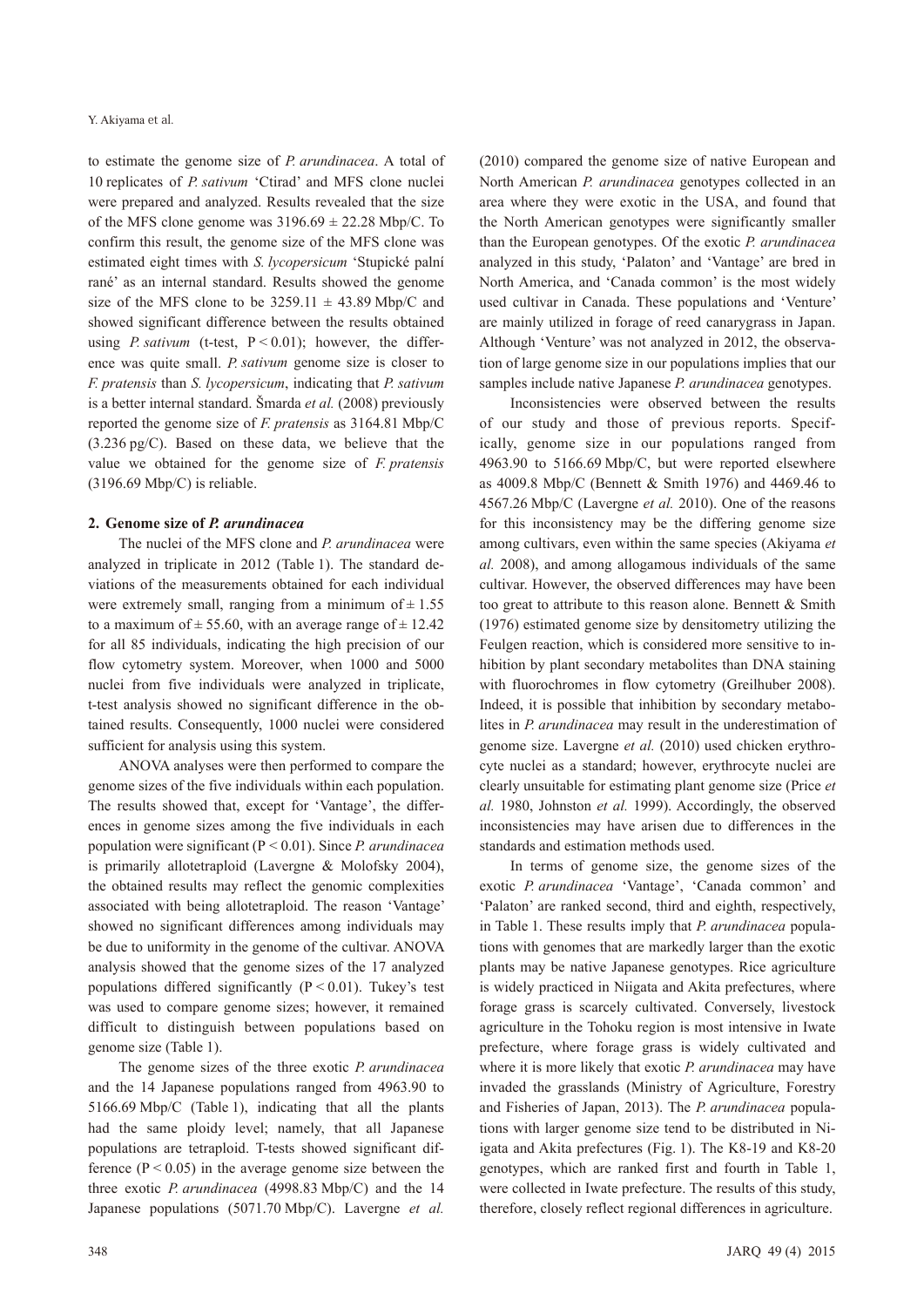Nineteen individuals of the K8-12 population, which had the largest genome among the Japanese genotypes sampled, and 17 individuals of the 'Palaton', which had the largest genome size among the exotic *P. arundinacea* sampled in 2012, were analyzed at least six times in 2013. Additionally, 8 individuals of the 'Venture' were analyzed in 2013. Recently, only two cultivars, 'Palaton' and 'Venture' were commercially distributed in Japan. The genome sizes of K8-12, 'Palaton' and 'Venture', were estimated as  $5267.76 \pm 60.38$  Mbp/C (n = 19),  $5160.07 \pm 25.67$  Mbp/C  $(n = 17)$  and  $5209.07 \pm 18.45$   $(n = 8)$ , respectively (Fig. 2). 'Venture' had the largest genome size among the exotic *P. arundinacea* in this study. Tukey analysis showed significant genome size differences among the populations  $(P < 0.05)$ , and that of K8-12 significantly exceeded that of 'Venture', suggesting that the K8-12 population consisted of native Japanese genotypes.

Inconsistencies were also observed between the results obtained in 2012 and 2013. All results were analyzed by the same type of acoustic focusing cytometer (Attune  $TM$ ); however, the results in 2012 and 2013 were analyzed using different cytometers. Unfortunately, the cytometer used to produce the results in 2012 (Table 1) broke, and the results obtained in 2013 were analyzed using a new cytometer. In our flow cytometry system used in 2013, no statistically significant differences were observed between different operators. Doležel & Bartos (2005) recommend using a single instrument to identify small differences in genome size. According to the manufacturer, disparity of approximately 2% may arise due to differences between the two instruments. Therefore, we consider differences between the results

obtained in 2012 and 2013 to be due to differences in the instruments.

In this study, we demonstrated a method for the discrimination of native Japanese genotypes of *P. arundinacea* from invasive *P. arundinacea* genotypes based on genome size. Developing a straightforward method for the screening of native Japanese genotypes would be important in the selection of Japanese genotypes for commercial *P. arundinacea* breeding programs and maintaining the natural habitat of Japanese *P. arundinacea*. Conversely, given the lack of control materials for native Japanese genotypes, further studies focusing on chromosome and molecular phylogenetic analyses (e.g. amplified fragment length polymorphism (AFLP), simple sequence repeat (SSR), etc.) should be undertaken to identify native Japanese genotypes. The K8-12 population is considered to have potential for use as a control, while other populations we collected may also be useful for identifying native Japanese *P. arundinacea* genotypes.

#### **Acknowledgments**

We would like to express our gratitude to Ms. Setsuko Takahashi, Ms. Sayuri Yamagishi and Messrs. Daisuke Kato, Fumitaka Saitou and Nobuyuki Yoshizawa for their technical assistance. We also thank Dr. Jaroslav Doležel for kindly providing us with plant standard seeds, and Ms. Yuko Suzuki and Dr. Akinori Oshibe for their assistance in facilitating seed importation. This work was supported by the National Institute of Agrobiological Sciences Genebank, Japan.



**Fig. 2.** Genome sizes of K8-12 (n = 19), 'Palaton' (n = 17) and 'Venture' (n = 8) *P. arundinacea* genotypes. Error bars indicate **95% confidence intervals with respect to mean genome size.**